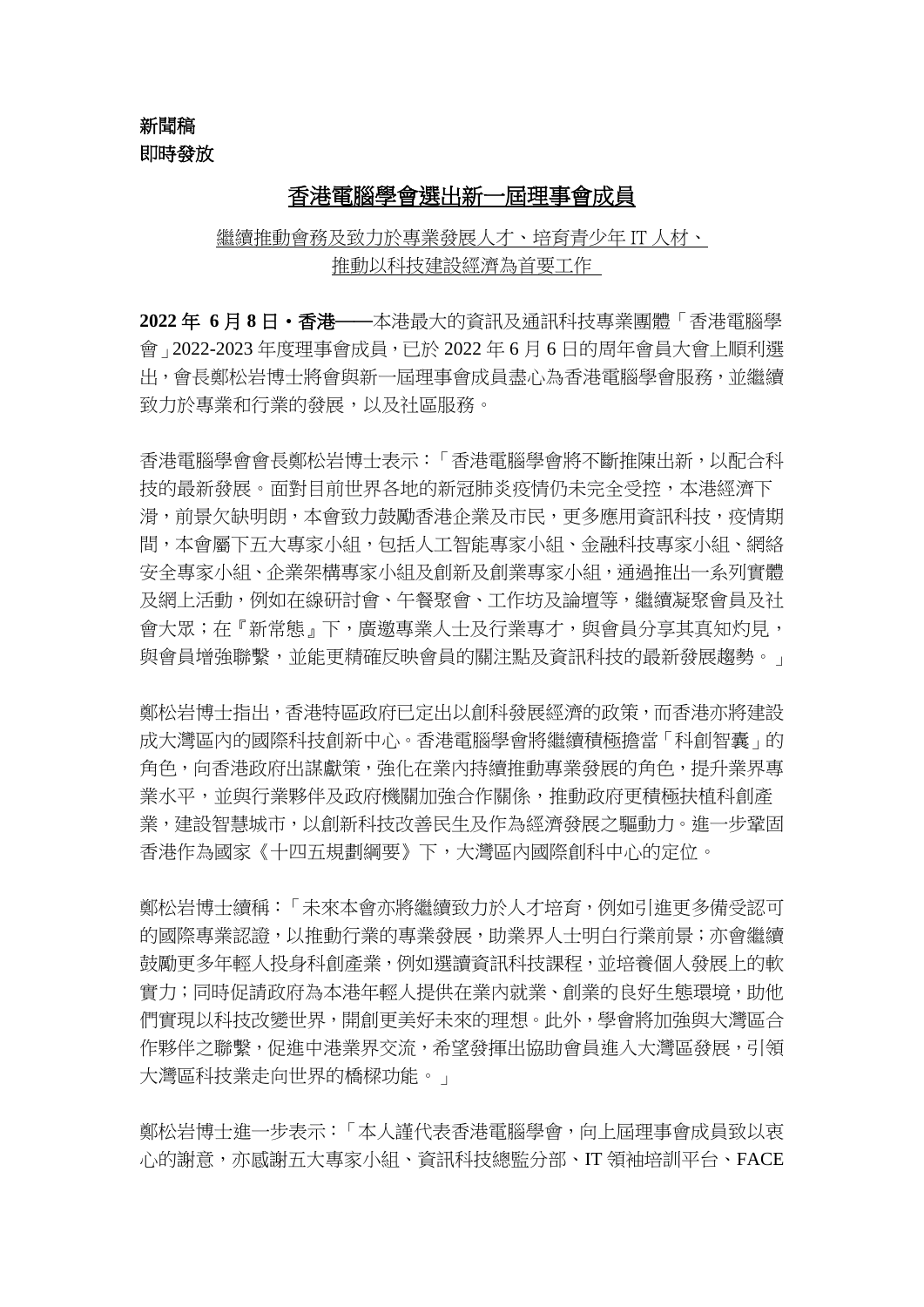Club 以及各委員會無私的支持和貢獻,並歡迎新成員加入。本屆理事會將共同 為香港的資訊及通訊科技行業發展而努力。除專業發展及人材培育外,香港電腦 學會未來更會走入社群,與不同組織合辦更多活動,協助社群深化數碼化運作, 實行推動科技生活化,從而凝聚更多業界力量。」

關於香港電腦學會

香港電腦學會(HKCS)成立於 1970 年,是香港歷史最悠久的非營利 IT 專業機 構,致力於發展香港的資訊科技(IT)行業和工業。香港電腦學會會員來自 IT 行業不同的專業領域,旨在凝聚企業 IT 人員以至一眾志同道合的 IT 專才的力 量,群策群力,共同提升業界形像以及專業水平。作為一個備受尊敬的專業機 構,香港電腦學會致力於專業和行業的發展,以及社區服務,確保 IT 部門繼續 對大眾生活產生積極影響;主要工作目標包括:一) 人才培養和專業發展,二) 產 業發展與合作,三) 在社會中有效地運用 IT。

更多詳情,請瀏覽 [http://www.hkcs.org.hk](http://www.hkcs.org.hk/)

#### $\#$   $\#$   $\#$

資料提供: 香港電腦學會

詳情請詢: 傳信人間有限公司公關顧問總監文振球先生(電話:2862 0042)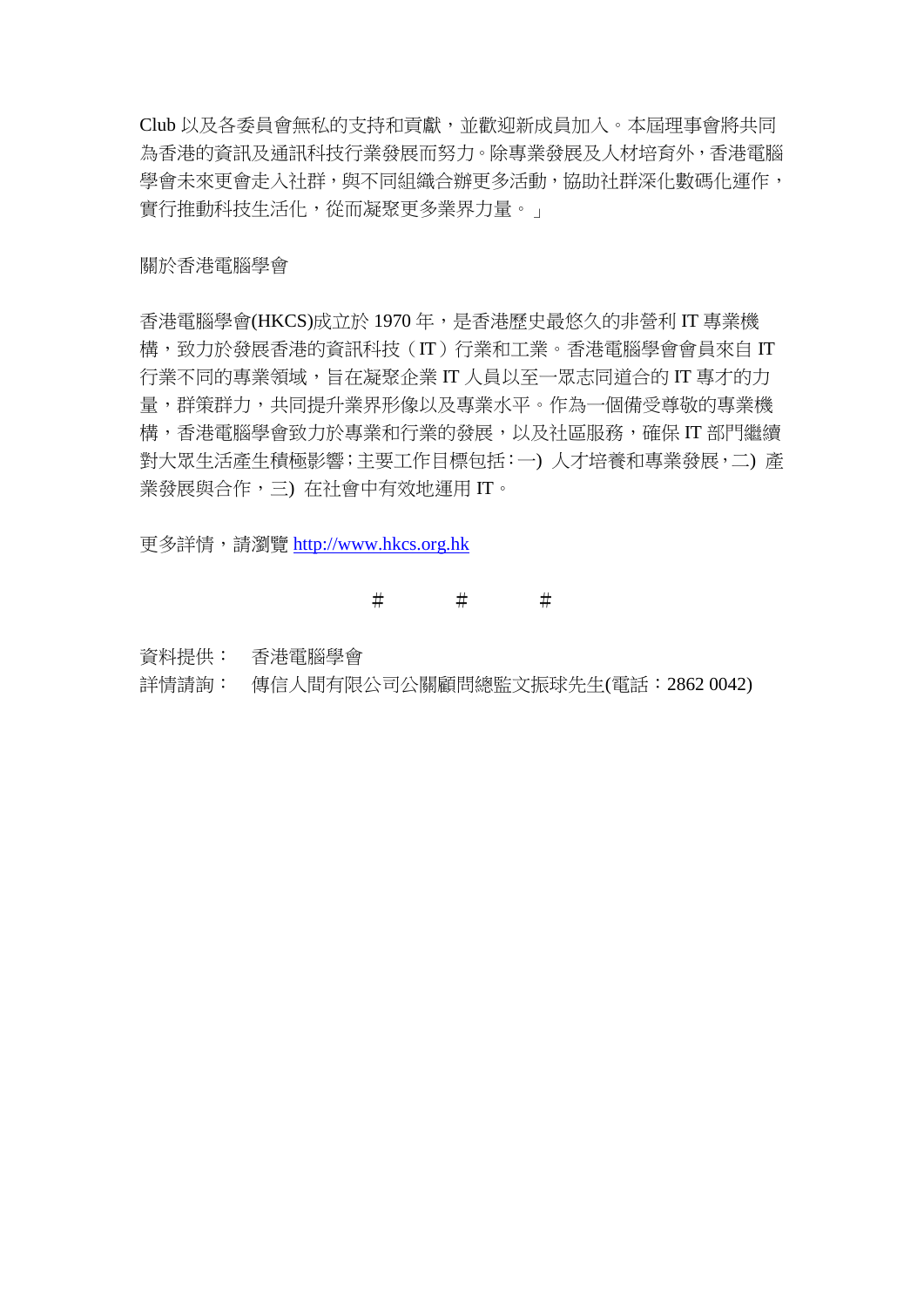附件一:

# **2022-2023 Hong Kong Computer Society Council Members 2022-2023** 香港電腦學會理事會成員

President 會長:

| Dr. Rocky Cheng | <b>Chief Information Officer</b>  |
|-----------------|-----------------------------------|
| 鄭松岩博士           | Bank of China (Hong Kong) Limited |
|                 | . 中國銀行 (香港) 有限公司首席信息官             |

## **Council Members** 理事會成員

(by alphabetical order of the surname 依英文姓氏字母順序排列)

| Mr. Kevin Cai    | <b>Chief Information Officer</b>                                |
|------------------|-----------------------------------------------------------------|
| 蔡陽先生             | <b>Hospital Authority</b>                                       |
|                  | 醫院管理局資訊科技主管                                                     |
| Ir Alex Chan     | General Manager, Digital Transformation                         |
| 陳仲文工程師           | Hong Kong Productivity Council                                  |
|                  | 生產力局數碼轉型總經理                                                     |
| Mr. Leon Chan    | Vice President, Technology, Digital and Data                    |
| 陳殷俊先生            | Hong Kong Disneyland Resort                                     |
|                  | 香港迪士尼樂園度假區數碼科技及數據副總裁                                            |
| Mr. Dave Chen    | Head of Information Technology                                  |
| 陳俊偉先生            | Hong Kong Trade Development Council                             |
|                  | 香港貿易發展局資訊科技主管                                                   |
| Mr. Wilson Ching | <b>General Manager</b>                                          |
| 莊銓盛先生            | Cisco Hong Kong and Macau                                       |
|                  | 思科系統(香港)有限公司香港及澳門總經理                                            |
| Mr. Horace Chu   | Director & Chief Information Officer                            |
| 朱凱威先生            | <b>Gammon Construction Group</b>                                |
|                  | 金門建築有限公司董事及資訊總監                                                 |
| Prof. Andy Chun  | Regional Director - Technology Innovation                       |
| 陳漢偉教授            | Prudential Corporation Asia                                     |
|                  | 保誠集團亞洲區總部技術創新地區總監                                               |
| Mr. Johnny Chung | General Manager, Head of Product Innovation Management Division |
| 宗天先生             | China Construction Bank (Asia) Corporation                      |
|                  | 中國建設銀行(亞洲)產品創新管理部門主管                                            |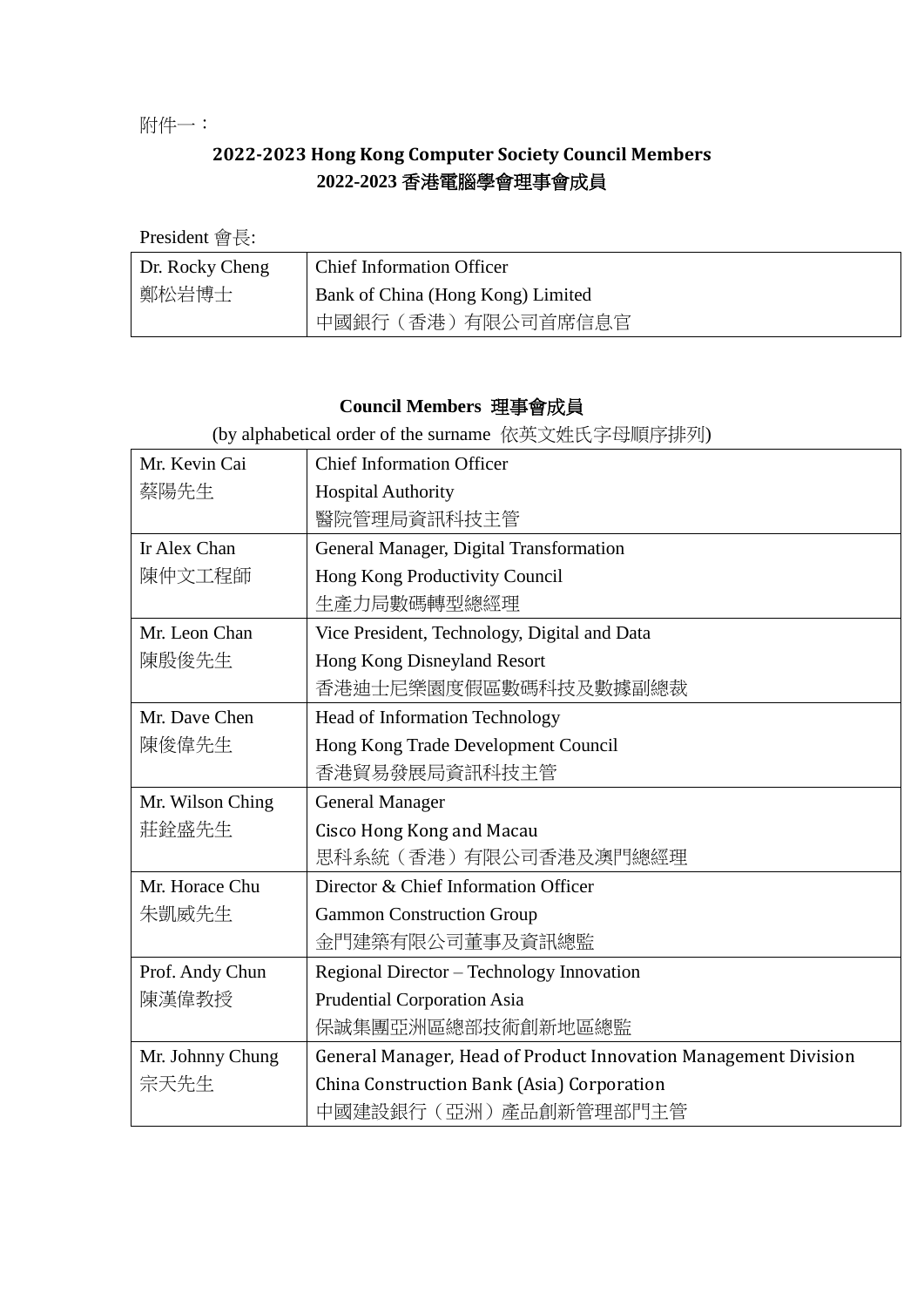| Mr. Garvey Du     | Enterprise Product Director, Deputy Head of Corporate Market Division |
|-------------------|-----------------------------------------------------------------------|
| 杜嘉偉先生             | China Mobile Hong Kong Co., Ltd                                       |
|                   | 中國移動香港有限公司企業產品總監及政企客戶部副主管                                             |
| Mr. Kelvin Har    | <b>Chief Information Officer</b>                                      |
| 夏啟祥先生             | Securities and Futures Commission                                     |
|                   | 證券及期貨事務監察委員會資訊科技總監                                                    |
| Ir Dr. John Hui   | <b>Chief Information Officer</b>                                      |
| 許仁強博士工程師          | The Education University of Hong Kong                                 |
|                   | 香港教育大學資訊科技總監                                                          |
| Ms. Eva Kwok      | Partner, Risk Advisory                                                |
| 郭儀雅女士             | Deloitte China                                                        |
|                   | 德勤中國風險諮詢合夥人                                                           |
| Dr. Gabriel Leung | Managing Director, Hong Kong and Macau                                |
| 梁成琯博士             | <b>Hewlett Packard Enterprise</b>                                     |
|                   | Hewlett Packard Enterprise 香港及澳門董事總經理                                 |
| Dr. Howard Leung  | <b>Associate Professor</b>                                            |
| 梁永豪博士             | City University of Hong Kong                                          |
|                   | 香港城市大學電腦科學系副教授                                                        |
| Mr. John Li       | <b>Managing Consultant</b>                                            |
| 利旭華先生             | eWalker Consulting (HK) Limited                                       |
|                   | eWalker Consulting (HK) Ltd. 管理顧問                                     |
| Mr. Leo Liu       | <b>General Manager</b>                                                |
| 劉彬星先生             | Alibaba Cloud Intelligence Hong Kong, Macau Region & Philippines      |
|                   | 阿里雲智能港澳地區及菲律賓總經理                                                      |
| Mr. Francis Ngai  | <b>Former General Manager</b>                                         |
| 魏已倡先生             | IBM China/Hong Kong Limited                                           |
|                   | 前國際商業機器中國香港有限公司總經理                                                    |
| Ms. Alice So      | Head of Entrepreneurship                                              |
| 蘇雅麗女士             | Hong Kong Cyberport Management Company Limited                        |
|                   | 香港數碼港管理有限公司創業家組總監                                                     |
| Mr. Ambrose Tang  | Deputy Managing Director, Enterprise Business Group                   |
| 鄧昭健先生             | Huawei International Company Limited                                  |
|                   | 香港華為國際有限公司企業業務部副總經理                                                   |
| Dr. Albert Wong   | Partner, Public Sector Consulting                                     |
| 王君弼博士             | PricewaterhouseCoopers Hong Kong                                      |
|                   | 羅兵咸永道香港公共事務諮詢服務合伙人                                                    |